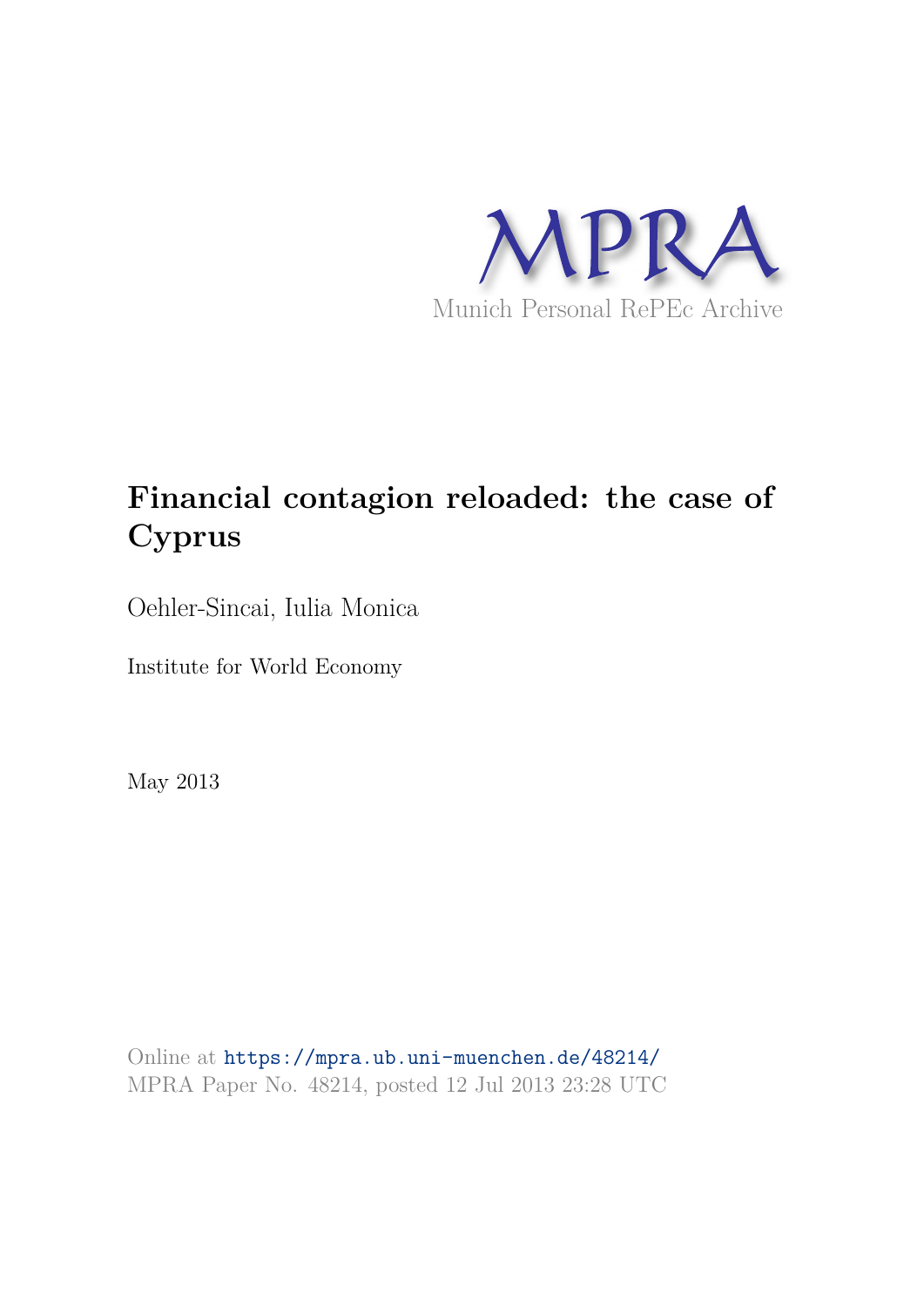# **Financial contagion reloaded: the case of Cyprus**

# **Dr. Iulia Monica Oehler-Şincai<sup>1</sup>**

#### **Abstract**

**In the present case study, our main objective is to bring to the forefront the main factors that led to the double-dip recession of the Cypriot economy. We analyze determinants such as "tax haven" status, interlinks with the Greek economy, spillovers originating in the Euro Area as a whole (through the debt crisis) and Greece in particular. In spite of the fiscal reform of 2002**  and the new fiscal system in force since the 1<sup>st</sup> of January 2003, Cyprus continued to be a "tax **haven". Its high investment attractiveness spurred the "Cyp-Rus" relations, boosted an outsized banking sector (representing 800% of Cyprus GDP in 2010-2011) and generated an unsustainable proportion between the real and the "virtual" economy. Besides, the public sector became larger than required by such a small economy, its share in the total yearly value added being close to one quarter. Taking into consideration all these factors, we conclude that the "W"-shaped recession of the Cypriot economy is a** *sui generis* **one and the questioning of its "fiscal paradise" status is even more acute than in the case of countries such as Luxembourg or Liechtenstein.** 

**Key words: Cyprus, financial contagion, tax haven, Cyp-Rus, Cyprus-Greece, recession, euro zone, debt crisis** 

**JEL classification:** *E44, F21, F33, F44, H81* 

#### **1. Introduction**

Cyprus, a member of the euro zone since 2008 and a high income non-OECD economy (according to the World Bank classification), recorded a robust economic growth during 1975-2008. The insular country is considered "unique" in the EU, taking into account several cumulative evidences: its geostrategic position (at the intersection of three continents), its status of "tax haven", its division in two parts (one Greek, the other Turkish) since 1974, the UN peacekeeping force and the British military presences on the island. As demonstrated in our analysis, "unique" in the euro zone are as well the Cypriot crisis and the "bail-in" rescue package.

The reason for having chosen the present topic is, on the one hand, its actuality, and, on the other hand, the absence from the literature of a comprehensive analysis of the determinants that led to the Cyprus crisis. The existing papers examine either its tax haven status (Maftei, 2013) or the deep relationship with Russia through the capital flows (Pelto *et al.*, 2004), or the EU accession (Tocci, 2004) or institutional aspects (for instance its banking sector, Stephanou, 2011, or the territorial partition between Greece and Turkey, Tocci, 2004).

Drawing on data provided by institutions such as Eurostat, International Monetary Fund (IMF) and European Commission and experts' opinions, we analyze in our case study Cyprus main macroeconomic indicators and explain the key factors that led to the double-dip recession of the Cypriot economy.

## 2. The , W"-shaped recession of the Cypriot economy mirrored by **macroeconomic indicators**

Before it became a member of the euro zone in January 2008, the Republic of Cyprus presented "impeccable credentials" (The Economist, 2012). In 2007, it ran a budget surplus of 3.5% of GDP and a government debt of 59% of GDP (IMF, 2013).

<sup>&</sup>lt;sup>1</sup> Institute for World Economy of the Romanian Academy, <u>oehler.sincai@gmail.com</u>.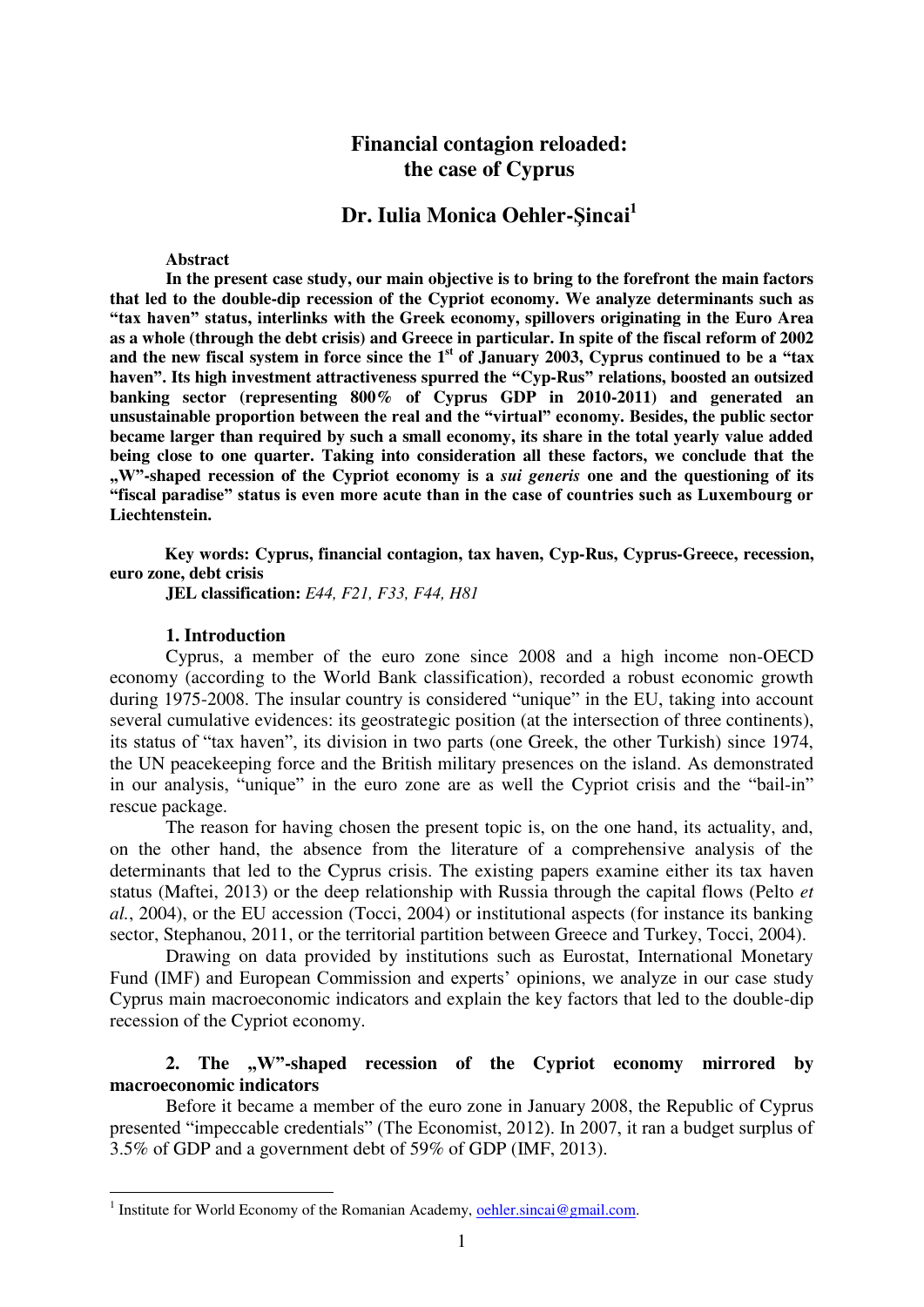In 2009, as a direct consequence of the global financial and economic crisis (spread through channels such as decline in external demand, investment decrease, increasing difficulty in accessing credit for the already highly indebted private sector), the Cypriot economy slipped into its first recession in 35 years.

After two years of modest growth, the economy entered a double-dip recession in 2012 (Chart 1), having as source the spillovers originating in the euro zone as a whole and Greece in particular.<sup>2</sup>



**Chart 1: Cyprus GDP real growth rates during 1980-2012 (in %)**

Starting with 2009, the general government balance was negative, and the government gross debt deepened. At the level of 2012, the IMF data indicated a fiscal deficit of 5% of GDP and a public debt of over 86% of GDP (Chart 2).

**Chart 2: Cyprus – General government balance and public debt during 1995-2012 (% of PIB)**



Source: IMF (2013).

<u>.</u>

At the same time, the private sector debt (including here the households and companies from the non-financial sector) continued its ascending trend and is close to 300% of GDP – the third highest in the EU (The Economist, 2013; Eurostat, 2012) (Chart 3).

<sup>2</sup> For the distinction between *contagion, spillover, monsoonal effects*, please consult Masson (1998) and subsequent research papers. Intensive research in the "contagion" area was successively stimulated and revitalized by the Latin American debt crisis (1982), the Mexican crisis (1994), the Asian financial crisis (1997- 1998), the Russian financial crisis (1998), the Brazilian one (1998-1999) and more recently the global financial and economic crisis.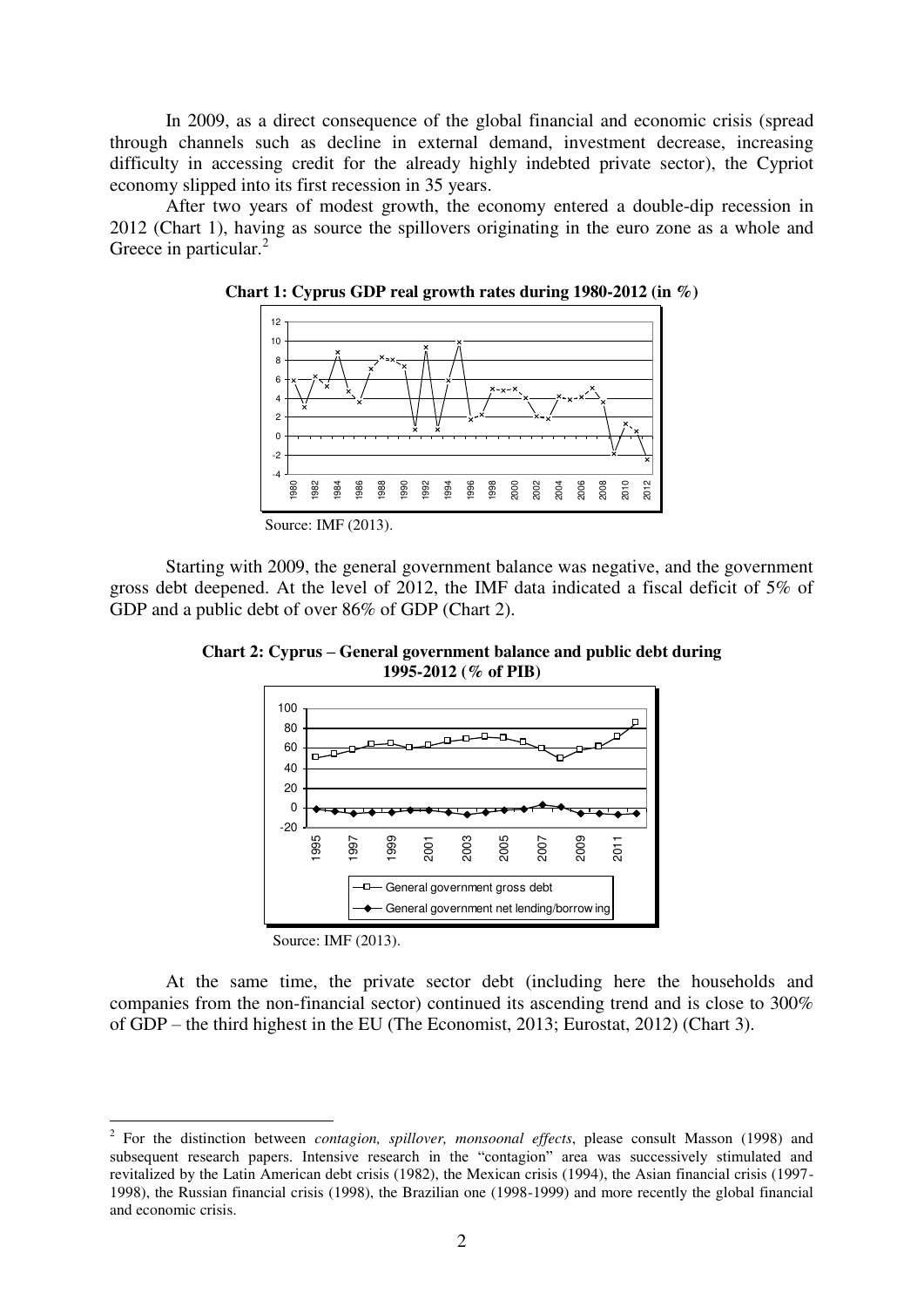

**Chart 3: Private sector debt in the EU countries in 2011 and in Cyprus during 2001-2011 (% of GDP)** 

Source: Eurostat (2012).

The recession brought as a direct consequence a sharp increase of the unemployment rate in Cyprus, which surpassed in 2012 the level of 12% - higher than the euro zone and EU-27 averages (European Commission, 2013) (Chart 4).



**Chart 4: Unemployment rate in Cyprus during 1982-2012** 

These macroeconomic indicators alone do not explain *why* Cyprus entered the doubledip recession in 2012, which forced the authorities to resort to the burdening "bail-in" package. Factors such as the status of Cyprus as a "low tax haven" (Maftei, 2013, p. 44) and its attractiveness for the Russian capital, its banks exposure to sovereign Greek debt, the spillover effects of the global financial and economic crisis as well as of the euro zone debt crisis on the Cypriot economy are just several determinants of its actual economic situation.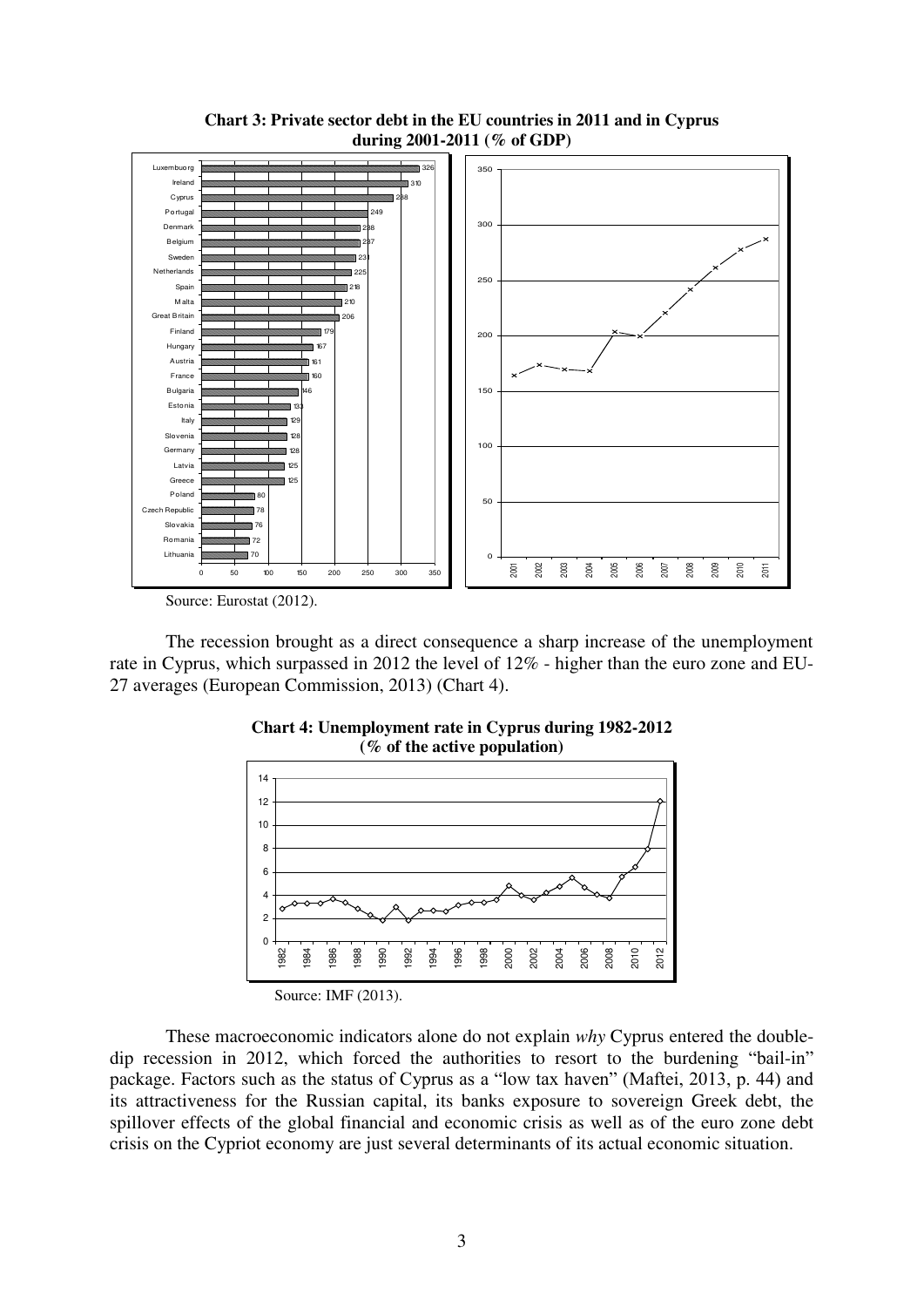### **3. Main "acts" of the Cyprus "drama"**

Year 2011 may be considered decisive for the Cypriot economic situation, due to a complex of factors. It was the first time after the EU accession when its internal weaknesses became visible, as the economic downturn of 2009 had been considered mainly a direct consequence of the global financial and economic crisis. The Cypriot banks exposure to sovereign Greek debt proved to be too high and the pace of the structural and fiscal reforms too slow. The austerity measures adopted in 2011 were not the solution to the crisis and the protests against the austerity intensified. More than that, in July 11, 2011, the Vassilikos power plant (the largest one in Cyprus) was extensively damaged by a blast at the Cyprus Naval Base. Besides the restoration costs (estimated at Euro 300-350 million), a direct effect was the increase of the energy prices, already situated at levels above the EU average (Cyprus Mail, 2012).

The rating agencies Moody's, Fitch and Standard&Poor's played again their role by the means of downgrading government bond ratings and banks credit ratings. In September 2011, the Cyprus access to the international bond market was practically blocked by prohibitive bond yields (Financial Times 2011).

The moment that prefigured Cyprus' "fate" was the euro zone Summit of 26-27 October 2011 in Brussels, when it was decided that the Greece debt would be reduced by circa Euro 100 billion, by the means of a "voluntary" 50% haircut in the nominal value of the Greek bonds. This decision had successive repercussions on the Cypriot banking sector. At the level of 2011, Laiki Bank (Cyprus Popular Bank) lost Euro 2.5 billion (Reuters, 2013d), and the Bank of Cyprus over Euro 1 billion (The New York Times 2012), as a consequence of the financial contagion transmitted through the channel of the Greek bonds (EUObserver 2012). In the Annual Report of 2011, the Central Bank of Cyprus emphasized that "Cypriot banks with operations in Greece are particularly exposed to credit risk due to the adverse economic conditions and the increased uncertainty that exists."

In December 2011, Cyprus managed to obtain a loan from the Russian Federation, amounting to Euro 2.5 billion, with a five year maturity and an interest rate of 4.5%. Cyprus has been for a long time an offshore centre preferred by the Russian "big business" (Reuters, 2013c). It is worth underlining that, in spite of the fiscal reform of 2002 and the new fiscal system in force since the  $1<sup>st</sup>$  of January 2003 – considered necessary for the EU membership of  $1<sup>st</sup>$  of May 2004 –, Cyprus continued to be a "tax haven". Among the factors that guaranteed this position were: low levels of income taxes and VAT and the absence of a rigorous capital control. At the same time, the foreign investors outside the EU (especially from the Russian Federation) were attracted by the possibility of acquiring Cypriot citizenship (therefore EU status), which stimulated the "Cyp-Rus" relationship (Pelto *et al.*, 2004).

| Date/period               | <b>Standard rate</b> | <b>Reduced rate 1</b> | Reduced rate 2 |
|---------------------------|----------------------|-----------------------|----------------|
| 01/07/1992 - 30/09/1993   | $5\%$                |                       |                |
| $01/10/1993 - 30/06/2000$ | 8%                   |                       |                |
| 01/07/2000 - 30/06/2002   | $10\%$               | $5\%$                 |                |
| $01/07/2002 - 31/12/2002$ | 13%                  | $5\%$                 |                |
| $01/01/2003 - 31/07/2005$ | 15%                  | $5\%$                 |                |
| $01/08/2005 - 29/02/2012$ | 15%                  | 5%                    | 8%             |
| 01/03/2012 - 13/01/2013   | 17%                  | 5%                    | 8%             |
| 14/01/2013 - 12/01/2014   | 18%                  | 5%                    | 8%             |
| Starting with 13/01/2014  | 19%                  | 5%                    | 9%             |

**Table 1: VAT levels in Cyprus since the adoption of the VAT legislation in 1992** 

Source: [http://www.mof.gov.cy/mof/vat/VAT.nsf/DMLrates\\_en/DMLrates\\_en?OpenDocument.](http://www.mof.gov.cy/mof/vat/VAT.nsf/DMLrates_en/DMLrates_en?OpenDocument)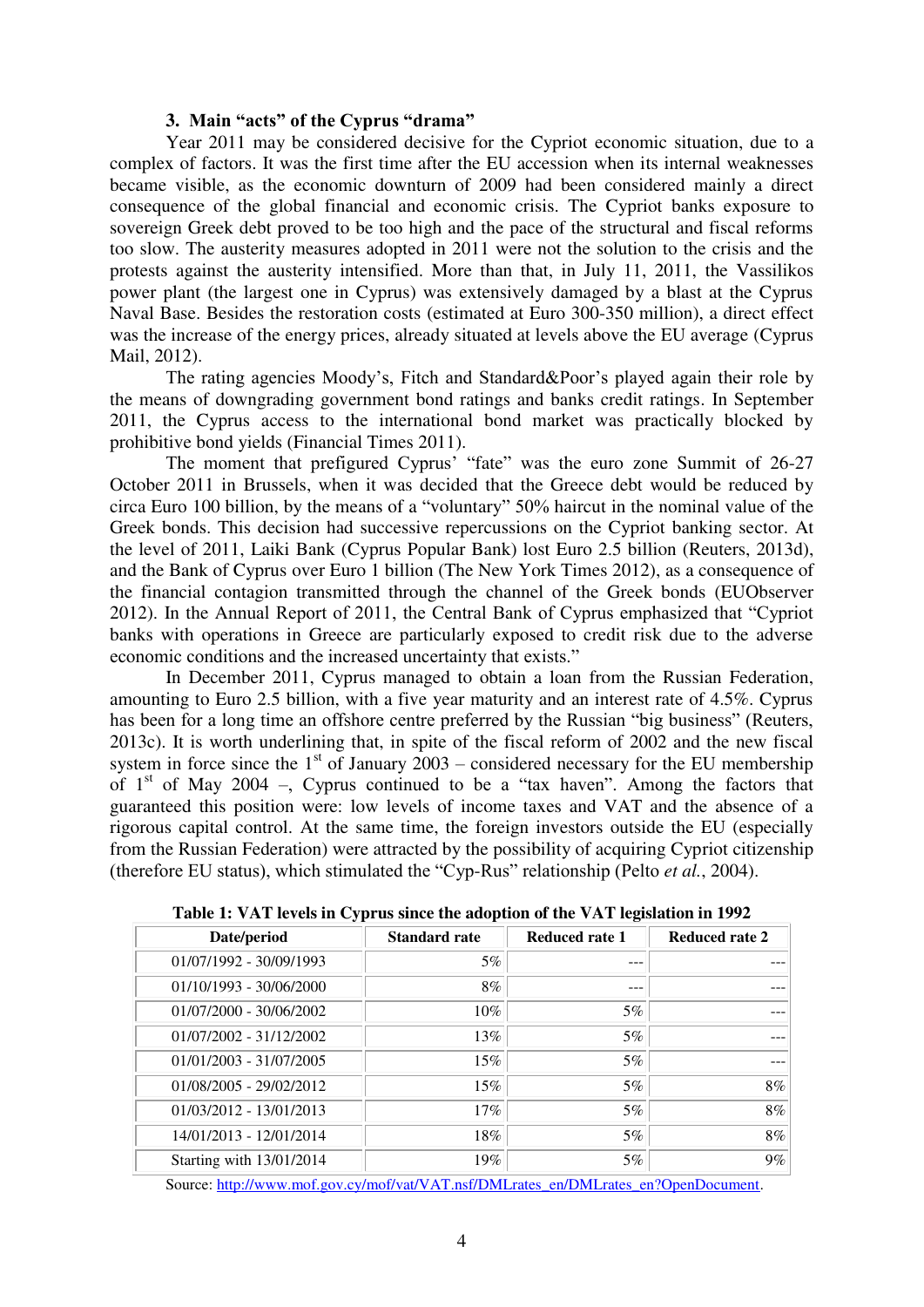Its high investment attractiveness boosted an outsized banking sector (with assets representing 800% of Cyprus GDP in 2010-2011) and generated an unsustainable proportion between the real and the "virtual" economy. Cyprus and other EU countries, like Luxembourg, Malta, Ireland, Great Britain, Denmark, France and Netherlands record also a value of bank assets as a percentage of GDP higher than the EU average of 370%. Outside the EU, "tax havens" like Switzerland and Liechtenstein register as well high bank assets-to-GDP ratios (European Banking Federation, 2012). Nevertheless, most of them have a highly diversified national economy and are export-oriented. For instance, in Liechtenstein, although the financial sector contributes to 27% to the GDP and generates more than one third of the state revenue, the manufacturing industry is the largest sector (Liechtenstein Bankers Association, 2012). Financial services contribution to the overall economy (measured by gross value added) is close to  $27\%$  in Liechtenstein – similar to Luxembourg – and much higher than in countries like Switzerland, UK, Ireland. Of the 17 banks licensed in Liechtenstein, seven are subsidiaries of solid Swiss and Austrian institutions (Liechtenstein Bankers Association, 2012).

In Cyprus, the largest shares of the total gross value added in 2011 (at basic prices) were held by the following sectors: Distributive trades, transport, accommodation and food services (23%), Public administration, defence, education, human health and social work activities (22%), Real estate activities (almost 12%), Financial and insurance activities (9%) and Construction (8%) (Eurostat, 2013). This structure underscores not only the low contribution of the financial sector to the output, but also another weakness, given by an oversized public sector.

Moreover, there are two other key factors that distinguish Cyprus from other countries with large banking systems. As indicated by Stephanou (2011), domestically-owned credit institutions (both cooperatives and commercial banks) play an important role in Cyprus. Besides, even though the biggest domestically-owned banks in Cyprus are small in absolute terms, their large size as a proportion of GDP sets them apart from those of other countries. The three biggest banks (Bank of Cyprus, Laiki, and Hellenic Bank) controlled 56% of domestic deposits and 48% of domestic loans as of March 2011 and expanded their operations abroad, particularly in Greece (Stephanou, 2011).

In June 25, 2012, a week before his country assumed the rotating six-month presidency of the Council of the European Union, the Cypriot president announced the intention of resorting to international financial assistance. At that time, the government estimated the financial need at Euro 3-4 billion, while the EU experts had already advanced the amount of Euro 10 billion.

Without any access to the international capital markets, Cyprus had been searching a second loan from the Russian government, in order to recapitalise Laiki Bank, its secondlargest bank after big losses caused by Greece's debt restructuring in March 2012 (The Economist, 2012).

In November 2012, the Cypriot authorities declared that the necessary amount to avoid collapse was at least Euro 17 billion, out of which 6.1 billion was required for the payment of the due external debts, and the rest for the banks recapitalisation (RiaNovosti 2013).

One month later, it was outlined a draft memorandum of understanding between the Cypriot authorities and the troika of international lenders, made out of the European Central Bank, the European Commission and the IMF. The hard conditions attached to this memorandum (new austerity measures and taxes increase) hindered the reach of any agreement. As a consequence, the government was forced to resort to a loan amounting to Euro 250 million from the pension funds of the state-owned companies, in order to be able to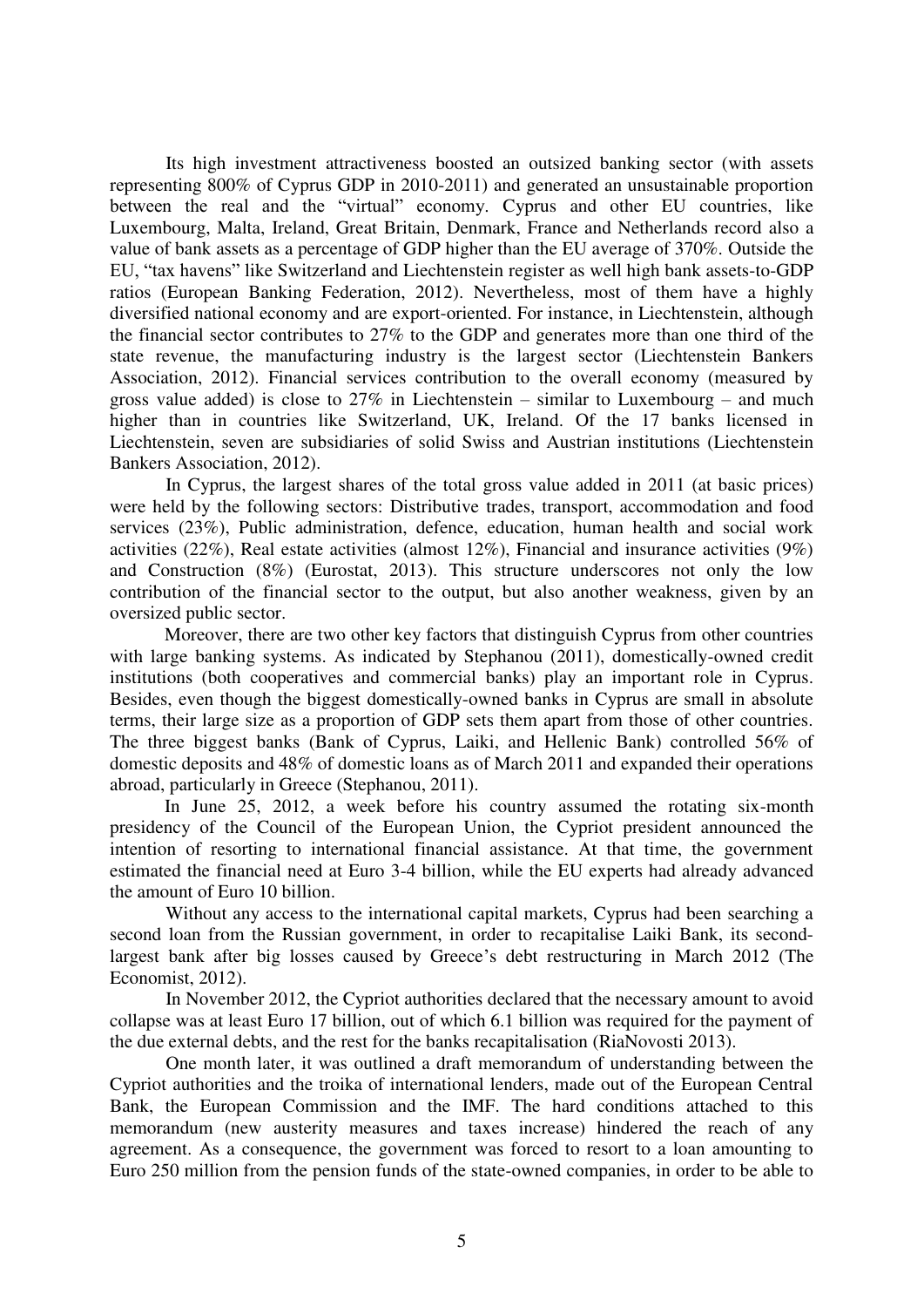pay the holidays wages of the civil servants (Spiegel International 2012a and 2012b, EUObserver 2012, RiaNovosti 2013).

Exactly nine months after the announcement made by the Cypriot authorities regarding the financial aid needed, on the  $25<sup>th</sup>$  of March 2013, the finance ministers of euro zone member countries reached an agreement with the Cypriot authorities on the key elements necessary for a future macroeconomic adjustment programme (Eurogroup Statement on Cyprus, 2013).

This agreement (considered as "Plan B"), was concluded a week after the rejection by the Cypriot parliament of the initial proposal ("Plan A", supposing a levy of 6.75% on deposits of less than 100,000 euros – the ceiling for European Union guaranteed deposits – and 9.9% on deposits above 100,000 euros, Bloomberg, 2013). Even the "Plan B" is considered "harsher" than the initial one (as it involves the shut down of Laiki Bank, the move of the guaranteed deposits from this bank to the Bank of Cyprus, while uninsured deposits face major losses), the Parliament could not vote against it, as this implies the restructuring of the banking sector, for which there is a legal framework already adopted. Anyway, this solution was based on the principle "take it or leave it", as the European Central Bank had informed on its decision to cancel all forms of financing for Cyprus in the absence of an agreement until the  $25<sup>th</sup>$  of March 2013.

Besides these two plans, the experts envisaged another one, having as main players Russia and Cyprus. Apparently, Cyprus is only a small insular country in the Mediterranean, but, in reality, its geostrategical position and resources are eyed by major players on the international stage. According to this scenario, the Russian banks would have taken over the Cypriot credit institutions, Gazprom would have assumed control over the newly discovered gas resources located offshore Cyprus (estimated at Euro 400 billion), and the Euro would have been replaced by the Russian Ruble. Nonetheless, this "Plan C" would have tensioned the relations between the Russian Federation and the EU and also would have had a negative impact on the Euro, with a share of 40% in Russia's foreign exchange reserves. At the same time, the Cypriot Orthodox Church would have supported Cyprus' exit from the euro zone, but probably not the costly alliance with Russia. This is a strong institution at national level and holds almost one third of the Hellenic Bank shares, the third "big bank" after Bank of Cyprus and former Laiki. One might conclude that, like in a chess game, Cyprus was sacrificed in order for Russia to obtain a better position. Besides, Latvia, as a future member of the euro zone, might replace Cyprus as an attractive destination for the Russian investors (Süddeutsche Zeitung, 2013b; Der Spiegel, 2013).

The agreement according to the "Plan B" is known as a "bail-in", as the shareholders and bondholders in banks are forced to bear the costs of the restructuring first, followed by uninsured depositors (Reuters, 2013a).

Jeroen Dijsselbloem, Dutch minister of finance, president of the Eurogroup and president of the Board of Governors of the European Stability Mechanism, asserted that this solution chosen for Cyprus should be considered "a model for the rest of the euro zone". Nevertheless, market reactions were negative, and many EU heads of government infirmed the "Dijsselbloem model".

Even if it has the lowest value among the countries that have already resorted to external financial aid (Greece, Ireland, Portugal, Cyprus and Spain – GIPCS), the "bail-in" package represents circa 57% of its GDP (Euro 10 billion / Euro 17.5 billion), as compared to bailout packages of approximately: 67% for Greece, 54% for Ireland, almost 46% for Portugal and 9.5% for Spain (Chart 5). Taking into consideration this amount, we estimate that the general government gross debt will reach 146-160% of GDP at the level of 2013. According to the troika of international lenders, Cyprus will have to diminish this percentage to 100% of GDP until 2020 (Financial Times, 2013, Süddeutsche Zeitung, 2013a).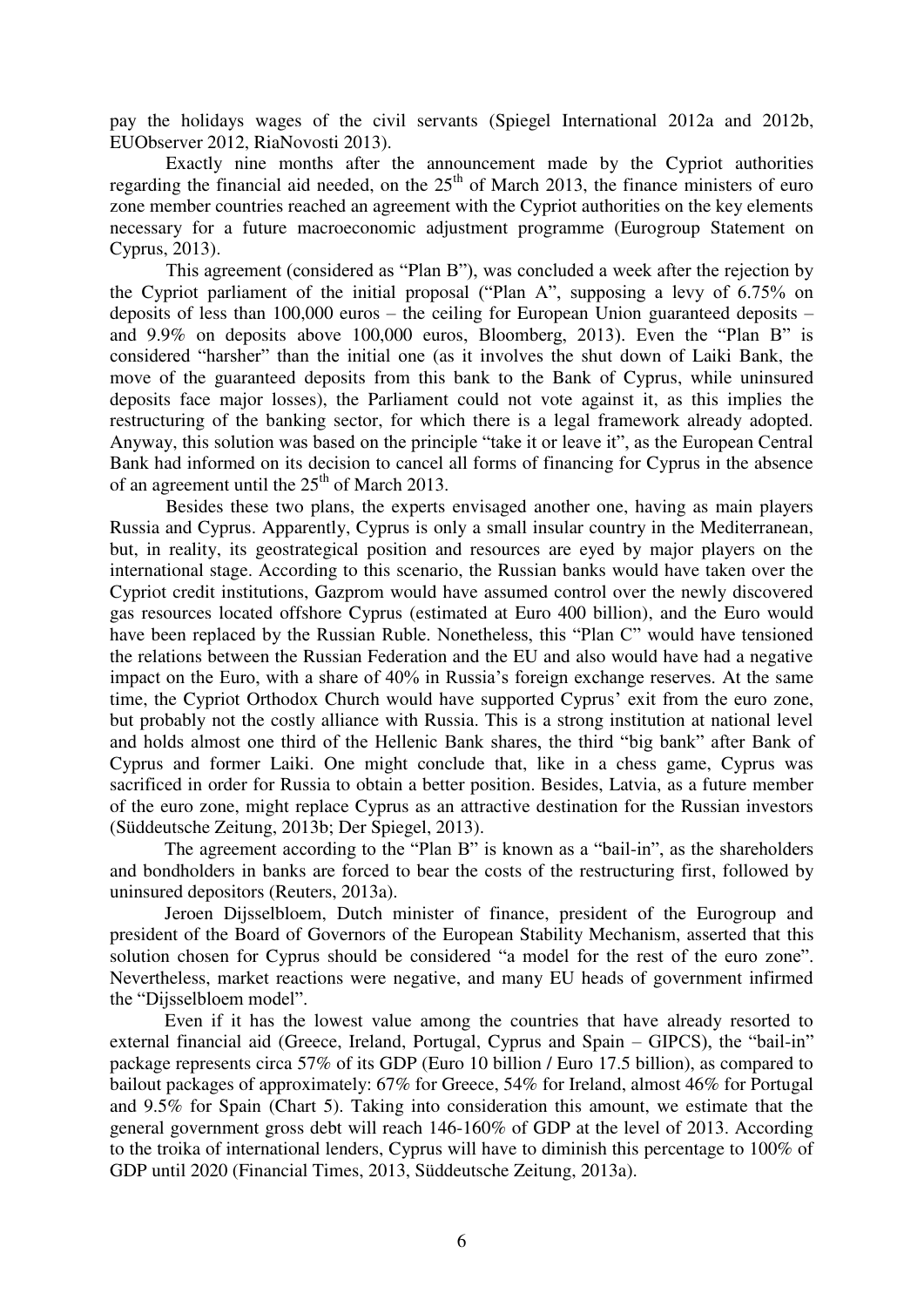**Chart 5: Bailout/"bail-in" packages for Cyprus, Greece, Ireland, Portugal and Spain (% of nominal GDP and Euro billion, respectively)** 



Sources: Eurostat 2012a and 2012b.

After the Cyprus "bank earthquake", against the background of "capital flight" (even in the presence of strong rules on capital flows – Reuters, 2013b) and the loss of the statute of "tax haven", of increasing unemployment rate and of higher risks of credit default, the European Commission presents a discouraging economic outlook for Cyprus: GDP decreases in real terms of 3.5% in 2013 and 1.3% in 2014 and gross fixed capital formation reductions of 23.7% in 2013 and 11.6% in 2014. Moreover, in April 2013 it changed the previous forecasts to GDP declines of 8.7% and 3.9%, respectively. Other experts predicts GDP drops of 15% in 2013, 15% in 2014 and 5% in 2015, generating a cumulative four-year decline in GDP of 33% and surpassing the six-year decline of Greece of circa 24%. Besides, a possible "labour exodus" could hurt the economy even more than the "capital flight" (The Economist, 2013).

#### **4. Conclusions**

**In the present paper, we underscored the main factors that led to the actual crisis of the Cypriot economy and the burdensome "bail-in" package.** 

**In 2009, the Cypriot economy slipped into its first recession in 35 years. The economic downturn of 2009 had been considered mainly a direct consequence of the global financial and economic crisis and only in 2011 Cyprus' economic weaknesses became visible, for the first time after its EU accession. Among these weaknesses can be mentioned the following.** 

**First, its status of "tax haven" boosted an outsized banking sector (with assets representing 800% of Cyprus GDP in 2010-2011) and generated an unsustainable proportion between the real and the "virtual" economy. In contrast to other "tax havens", like Switzerland and Liechtenstein, the Cypriot economy is not enough diversified. Moreover, a small number of domestically-owned credit institutions play an important role in Cyprus and they expanded their operations abroad, particularly in Greece.** 

**Second, the Cypriot banks exposure to sovereign Greek debt proved to be too high. The financial contagion transmitted through the channel of the Greek bonds and the associated losses had successive repercussions on the Cypriot banking sector and on the Cypriot economy as a whole. Third, the austerity measures adopted in 2011 were not the appropriate solution to the crisis and the protests against the austerity intensified.**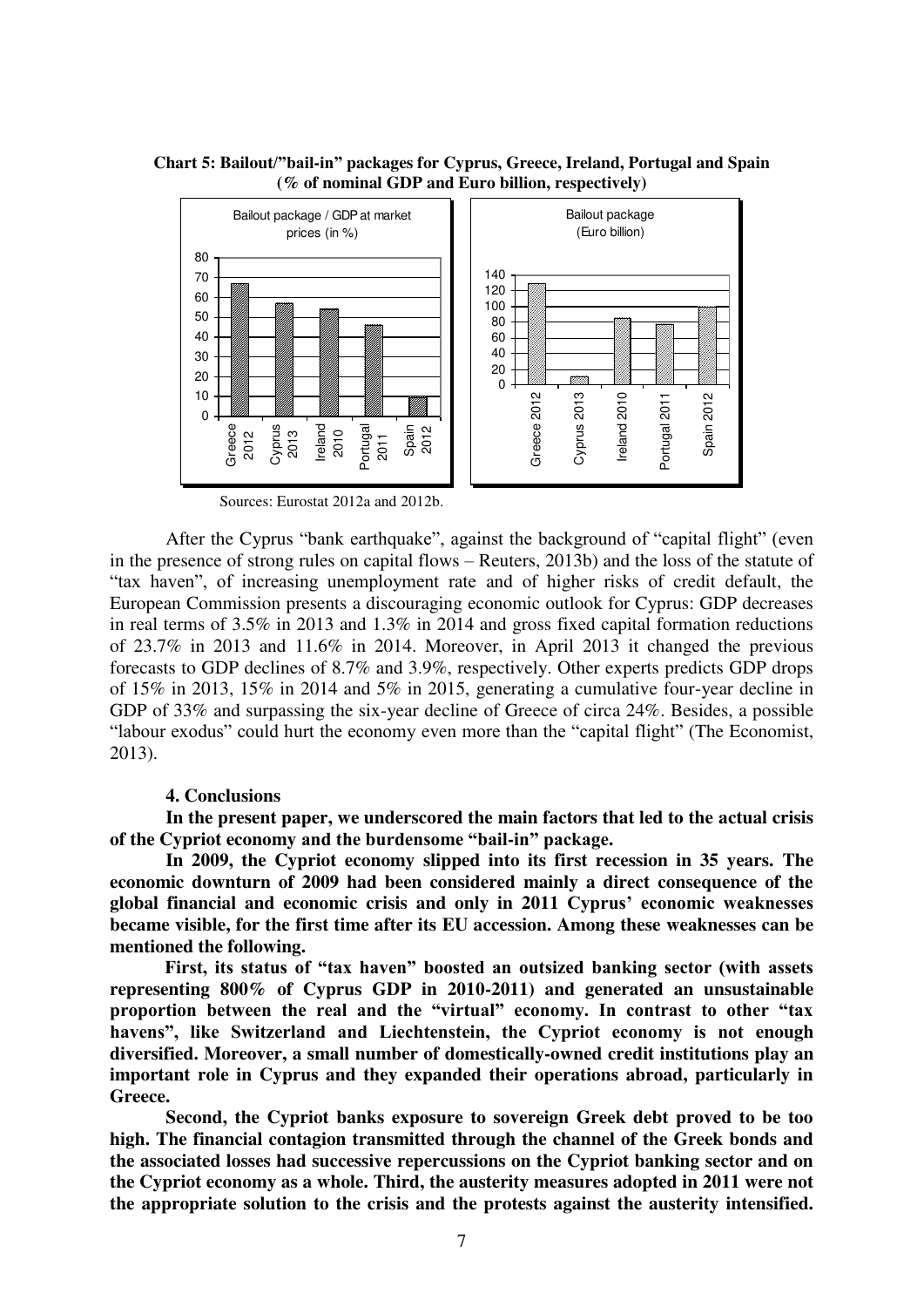**Fourth, the oversized public sector chose a slow pace of the structural and fiscal reforms. In the near future, a possible "labour exodus" could hurt the economy even more than the "capital flight". As a consequence, the .W"-shaped recession of the Cypriot economy is a** *sui generis* **one and the questioning of its "tax haven" status is even more acute than in the case of countries such as Liechtenstein.** 

## **REFERENCES**

[1] Bloomberg (2013). Cyprus Bank Deposits to Be Taxed in \$13 Billion Bailout, 16.03.2013.

[2] Central Bank of Cyprus (2012). Annual Report 2011, Nicosia, Cyprus.

[3] Cyprus Mail (2012). Mari: 'small miracle' at a price, 8.07.2012.

[4] Diez, Thomas (2000). Last Exit to Paradise? The EU, the Cyprus Conflict, and the Problematic 'Catalytic Effect', Copenhagen Peace Research Institute, June 2000.

[5] The Economist (2013). Through a glass, darkly – The outlook is even grimmer than it was at the time of the bail-out, 27.04.2013.

[6] The Economist (2012). The Cypriot bail-out, A fifth bitter lemon, 30.06.2012.

[7] EUObserver (2012). Cyprus bailout delayed amid debt restructuring reports, 20.12.2012.

[8] Eurogroup Statement on Cyprus, declaration available on-line: http://www.consilium.europa.eu/uedocs/cms\_data/docs/pressdata/en/ecofin/136487.pdf.

[9] European Banking Federation (2012). European Banking Sector – Facts and Figures 2012, available on-line at: http://www.ebf-fbe.eu/uploads/FF2012.pdf.

[10] European Commission (2013). European Economic Forecast Winter 2013, European Economy 1/2013.

[11] European Commission (2012). Press release, State aid: crisis-related aid aside, Scoreboard shows continued trend towards less and better targeted aid, 21.12.2012, available on-line at: http://europa.eu/rapid/press-release\_IP-12-1444\_en.htm.

[12] Eurostat (2013), National Accounts – GDP, available on-line at: http://epp.eurostat.ec.europa.eu/statistics\_explained/index.php/National\_accounts\_%E2%80% 93\_GDP.

[13] Eurostat (2012a). Indicators of the Macroeconomic Imbalance Procedure (MIP) Scoreboard, data base available on-line at: http://epp.eurostat.ec.europa.eu/portal/page/portal/excessive\_imbalance\_procedure/imbalance scoreboard.

[14] Eurostat (2012b). GDP at market prices, data base available on-line at: http://appsso.eurostat.ec.europa.eu/nui/show.do?dataset=nama\_gdp\_c&lang=en.

[15] Financial Times (2013). Cypriot bank deposits tapped as part of  $\epsilon$ 10bn eurozone bailout, 16.03.2013.